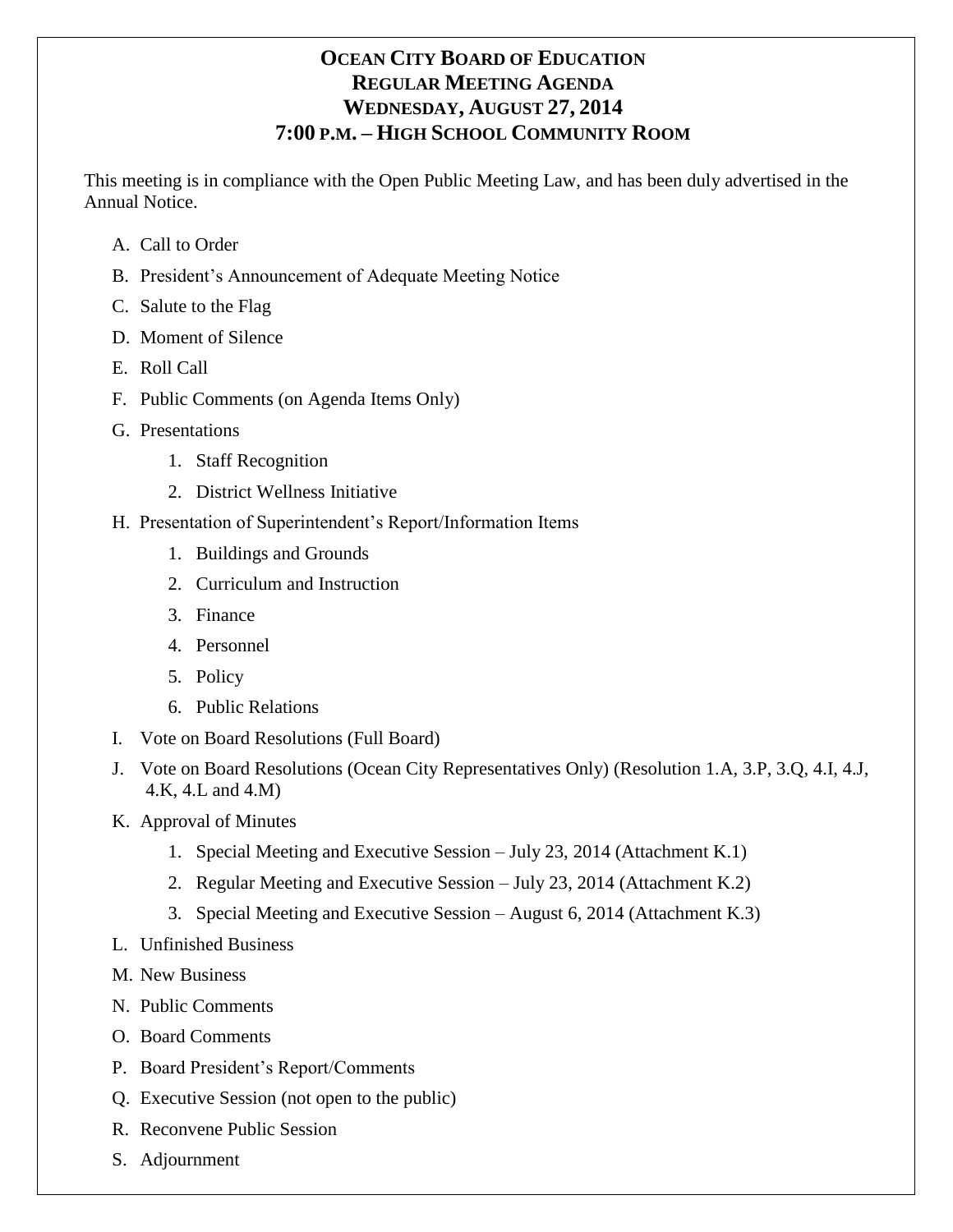#### **OFFICE OF THE**

#### **SUPERINTENDENT OF SCHOOLS**

**TO:** Ocean City Board of Education

# **FROM: Dr. Kathleen Taylor, Superintendent of Schools**

**RE:** August 27, 2014 Regular Board Meeting

**MOTION:** Based on the recommendation of the Superintendent of Schools, the following resolutions are presented for formal approval by the Board of Education.

#### **1. Buildings and Grounds**

#### A. Use of Facilities **(Ocean City Representatives Only)**

The Board approves the following requests for the use of the High School, Intermediate School and Primary School:

| <b>High School</b> |                                                                                                                                                                  |
|--------------------|------------------------------------------------------------------------------------------------------------------------------------------------------------------|
| Requested By:      | City of Ocean City Recreation Department                                                                                                                         |
| Use:               | Football Game to be played by Conwell Egan Catholic vs. Archbishop Carroll                                                                                       |
| Date/Times:        | August 29, 2014 (Fri), 2:00PM-7:00PM                                                                                                                             |
| Rooms:             | <b>Locker Rooms and Outside Rest Rooms</b>                                                                                                                       |
| Fee:               | \$210.00                                                                                                                                                         |
| Requested By:      | City of Ocean City Recreation Department                                                                                                                         |
| Use:               | Football Games to be played by Cardinal O'Hara vs. Prep Charter and Lansdale<br>Catholic vs. Mastery Charter                                                     |
| Date/Times:        | August 30, 2014 (Sat), 9:00AM-6:00PM                                                                                                                             |
| Rooms:             | Locker Rooms, Outside Rest Rooms                                                                                                                                 |
| Fee:               | \$495.00                                                                                                                                                         |
| Requested By:      | New Jersey Center for Teaching and Learning                                                                                                                      |
| Use:               | <b>Physics Certification Courses</b>                                                                                                                             |
| Dates/Times:       | September 3, 2014-June 24, 2015 (One Tuesday, rest Wednesdays and                                                                                                |
|                    | Saturdays), 9/3, 9/10, 9/13, 9/17, 9/24, 9/27, 10/1, 10/4, 10/8, 10/15, 10/22,<br>10/25, 10/29, 11/4(Tues), 11/12, 11/15, 11/19, 12/3, 12/10, 12/13, 12/17, 1/7, |
|                    | 1/10, 1/14, 1/21, 1/24, 1/28, 2/4, 2/7, 2/11, 2/18, 2/25, 2/28, 3/4, 3/11, 3/18, 3/21,                                                                           |
|                    | 3/25, 4/1, 4/15, 4/18, 4/22, 4/29, 5/2, 5/6, 5/13, 5/16, 5/20, 5/27, 6/3, 6/6, 6/10,                                                                             |
|                    | $6/17$ , $6/20$ and $6/24$                                                                                                                                       |
|                    | Wednesdays (and Tues 11/4), 4:30PM-7:30PM                                                                                                                        |
|                    | Saturdays, 8:00AM-2:30PM                                                                                                                                         |
| Rooms:             | Classroom A217                                                                                                                                                   |
| Fee:               | No charge                                                                                                                                                        |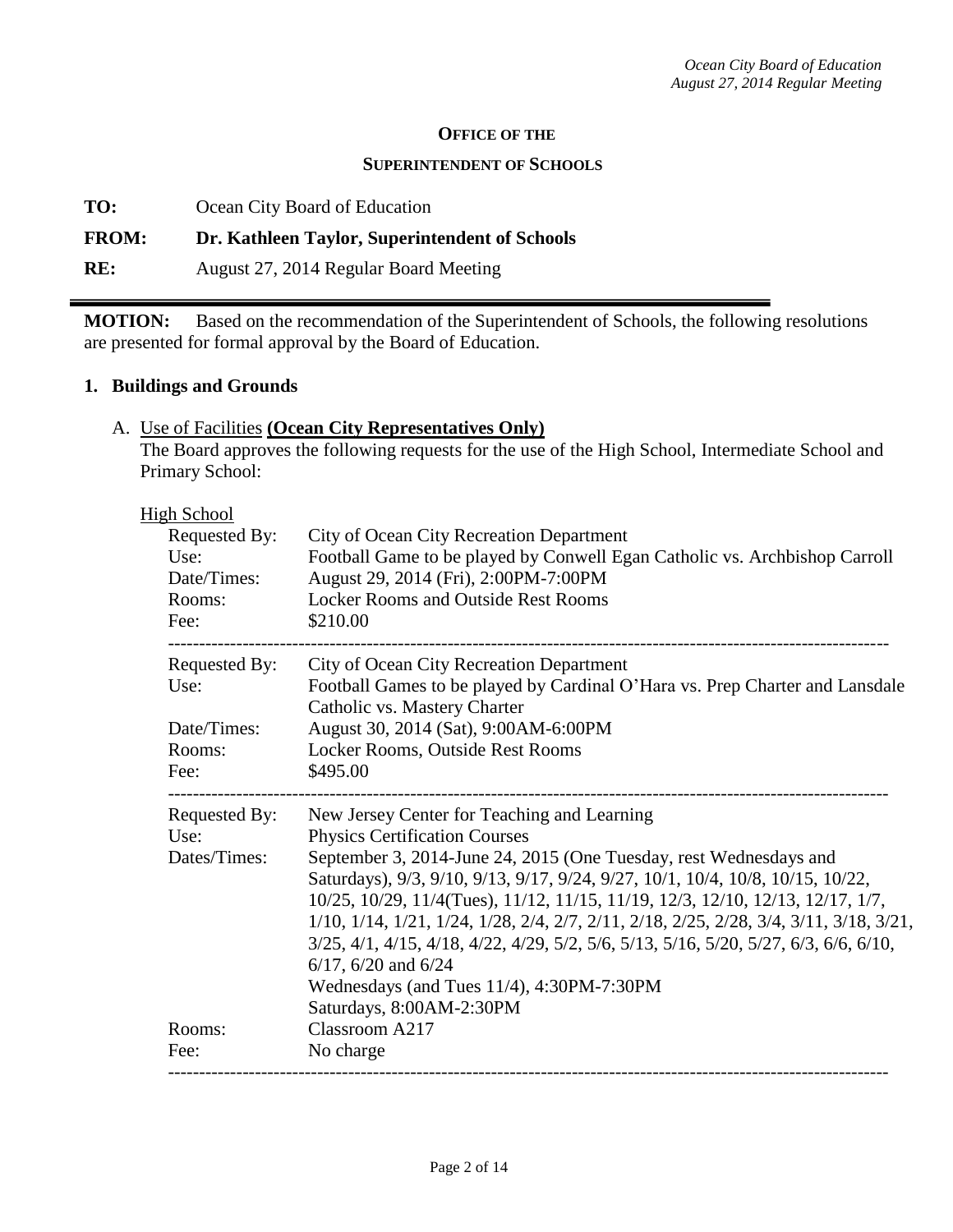| Ocean City PTA<br>Holiday Shopping Extravaganza<br>November 1, 2014 (Sat), 10:30AM-2:00PM with set up 8:30AM-10:30AM<br><b>Auxiliary Gym</b><br>No charge                                                                                                            |
|----------------------------------------------------------------------------------------------------------------------------------------------------------------------------------------------------------------------------------------------------------------------|
| <b>Prime Events</b><br><b>Basketball Games</b><br>December 20 and 21, 2014 (Sat and Sun), 11:00AM-9:00PM<br>Gym, Auxiliary Gym and Community Room<br>\$1,545.00                                                                                                      |
| Ocean City PTA<br><b>Spring Carnival</b><br>March 20, 2015 (Fri), 5:00PM-9:00PM, set up<br>March 21, 2015 (Sat), 10:00AM-2:00PM<br>Wrestling Room, Gym, Auxiliary Gym and Kitchen<br>No charge                                                                       |
| <b>Prime Events</b><br><b>Basketball Games</b><br>March 25, 2015 (Wed), Practice, 5:00PM-8:00PM<br>March 28, 2015 (Sat), Set up, 12:00PM-1:00PM and Event, 1:00PM-8:30PM<br>Gym, Auxiliary Gym and Wrestling Room<br>\$585.00<br>----------------------------------- |
| Ocean City PTA<br><b>District Appreciation Luncheon</b><br>April 22, 2015 (Wed), 12:00PM-1:30PM with set up 11:00AM-12:00PM<br><b>Community Room</b><br>No charge                                                                                                    |
| <b>Players Choice</b><br>Girls' Basketball Showcase Tournament<br>June 5, 2015 (Fri), 3:00PM-4:00PM, set up<br>June 6 and 7, 2015 (Sat and Sun), 7:00AM-7:00PM<br>Gym and Auxiliary Gym<br>\$1,170.00                                                                |
| Local Gym and Fitness<br>Training<br>August 12, 2014 (Tues), 12:00PM-2:00 PM<br>August 13 and 14, 2014 (Wed and Thurs), 9:00AM-10:30AM<br>Gym<br>No charge                                                                                                           |
|                                                                                                                                                                                                                                                                      |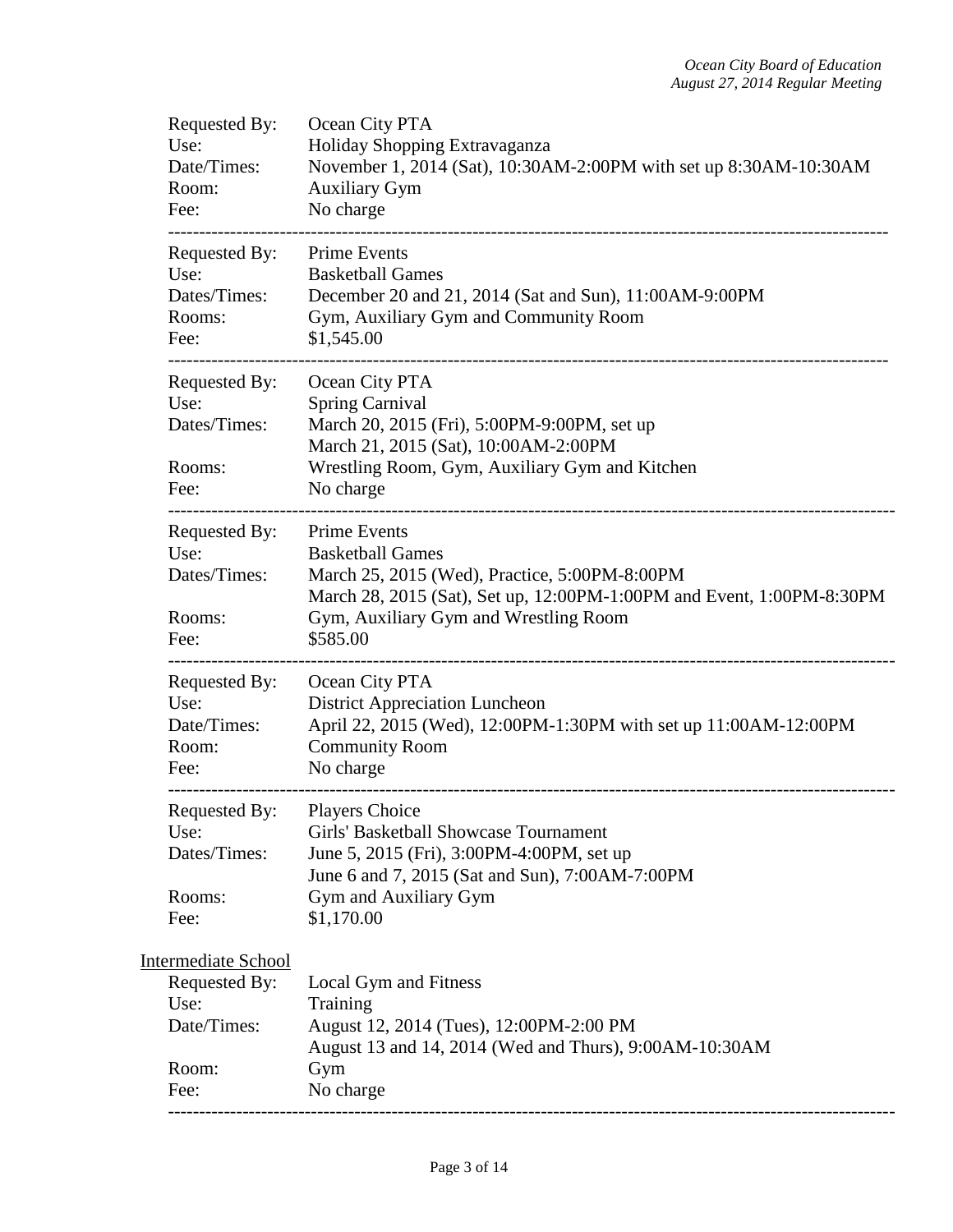| Requested By:<br>Use:<br>Dates/Times:<br>Room:<br>Fee:                      | <b>South Jersey Sports League</b><br><b>Adult Dodgeball</b><br>Tuesdays, October 7, 2014 - December 16, 2014, 7:00PM-9:00PM<br>Gym<br>\$1,320.00                                                                                                                                                                                                                                                                                                                                                                                                                                                                                                                                                                     |
|-----------------------------------------------------------------------------|----------------------------------------------------------------------------------------------------------------------------------------------------------------------------------------------------------------------------------------------------------------------------------------------------------------------------------------------------------------------------------------------------------------------------------------------------------------------------------------------------------------------------------------------------------------------------------------------------------------------------------------------------------------------------------------------------------------------|
| Requested By:<br>Use:<br>Dates/Times:<br>Room:<br>Fee:                      | City of Ocean City Recreation Department<br><b>Adult Pick-up Basketball</b><br>Wednesdays, September 10, 2014 through June 10, 2015*, 6:30PM-9:00PM<br>*not available when school is closed<br>Gym<br>No charge                                                                                                                                                                                                                                                                                                                                                                                                                                                                                                      |
| -----------------<br>Requested By:<br>Use:<br>Dates/Times:<br>Room:<br>Fee: | City of Ocean City Recreation Department<br><b>Adult Pick-up Basketball</b><br>Mondays, September 15, 2014 through June 8, 2015*, 7:00PM-9:00PM<br>*not available when school is closed<br>Gym<br>No charge                                                                                                                                                                                                                                                                                                                                                                                                                                                                                                          |
| Requested By:<br>Use:<br>Dates/Times:<br>Room:<br>Fee:                      | City of Ocean City Recreation Department<br><b>Traveling Basketball Practices</b><br>Nov. 13 and 20, 2014; Dec. 4, 11 and 18, 2014 (Thursdays), 6:00PM-8:30PM<br>January 6, 2015 - March 26, 2015, (Tuesdays and Thursdays), 6:00PM-8:30PM<br>Gym<br>No charge                                                                                                                                                                                                                                                                                                                                                                                                                                                       |
| Requested By:<br>Use:<br>Dates/Times:<br>Room:<br>Fee:                      | Ocean City PTA<br>PTA General Public Meetings<br>Wednesdays: October 1, 2014, December 10, 2014, February 11, 2015 and<br>April 1, 2015, 9:30AM-10:00AM<br>Multi-Purpose Room (MPR)<br>No charge                                                                                                                                                                                                                                                                                                                                                                                                                                                                                                                     |
| Requested By:<br>Use/Dates/Rms:                                             | Ocean City PTA<br>Back to School Night: 9/23/14 (Tues), 7:00PM-8:00PM with set up<br>6:00PM-7:00PM - Front Door Lobby<br>Book Fair set-up: 10/3/14 (Fri), 1:00PM-3:00PM - Library<br>Book Fair: 10/6/14-10/10/14 (Mon-Fri), 8:00AM-2:00PM - Library<br>Dodgeball Tournament: 11/21/14 (Fri), 6:00PM-9:30PM with set up<br>4:30PM-6:00PM - Gym and Kitchen<br>Secret Santa Workshop: 12/17/14 (Wed), 9:00AM-2:00PM set up with event<br>12/18/14 and 12/19/14 (Thurs and Fri), 8:30AM-1:30PM - Library<br>7th and 8th Grade Dance: 12/19/14 (Fri), 6:00PM-9:00PM with set up<br>1:00PM-5:00PM - MPR and Kitchen<br>Fashion Talent Show: 1/29/15 (Thurs), 6:00PM-8:30PM with set up<br>1:00PM-6:00PM - MPR and Kitchen |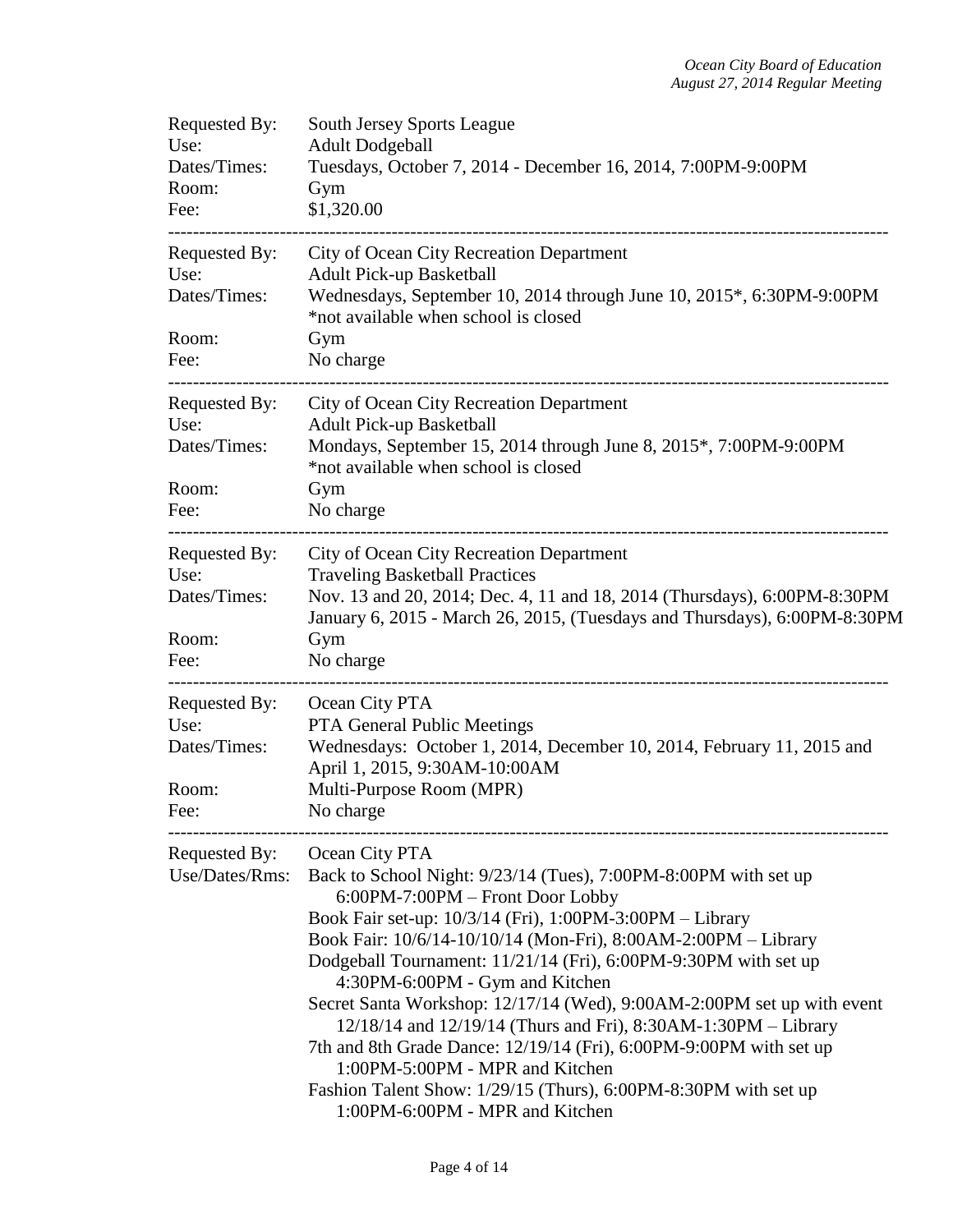|                                                                                 | Parent Appreciation Breakfast: 3/5/15 (Thurs), 7:00AM-7:40AM - MPR<br>and Kitchen<br>Dodgeball Tournament: 3/6/15 (Fri), 6:00PM-9:30PM with set up 4:30PM -<br>6:00PM - Gym and Kitchen<br>March Madness: 3/27/15 (Fri), 6:00PM-8:00PM with set up 2:00PM -<br>4:00PM - Gym and Kitchen<br>Teacher Appreciation Luncheon: 4/29/15 (Wed), 10:00AM-1:00PM with<br>set up from 8:30AM-10:00AM - Kitchen and Faculty Dining Room<br>Annual Hoagie Band Dinner Sale/Pick Up: 5/19/15 (Tues), 3:00PM-<br>3:30PM - Kitchen                                                                                                                                                                                                                                                                                                                                                                                                                                                                                                                                                                     |
|---------------------------------------------------------------------------------|-----------------------------------------------------------------------------------------------------------------------------------------------------------------------------------------------------------------------------------------------------------------------------------------------------------------------------------------------------------------------------------------------------------------------------------------------------------------------------------------------------------------------------------------------------------------------------------------------------------------------------------------------------------------------------------------------------------------------------------------------------------------------------------------------------------------------------------------------------------------------------------------------------------------------------------------------------------------------------------------------------------------------------------------------------------------------------------------|
| Fee:                                                                            | No charge                                                                                                                                                                                                                                                                                                                                                                                                                                                                                                                                                                                                                                                                                                                                                                                                                                                                                                                                                                                                                                                                               |
| <b>Primary School</b><br>Requested By:<br>Use:<br>Dates/Times:<br>Room:<br>Fee: | Ocean City PTA<br>PTA General Public Meetings<br>Wednesdays: November 5, 2014, January 7, 2015 and March 4, 2015 and<br>May 6, 2015, 9:30AM-10:30AM<br>Classroom 506<br>No charge                                                                                                                                                                                                                                                                                                                                                                                                                                                                                                                                                                                                                                                                                                                                                                                                                                                                                                       |
| Requested By:<br>Use:<br>Date/Times:<br>Room:<br>Fee:                           | Cub Scouts Pack 51<br><b>Fall Cub Scout Recruitment</b><br>September 22, 2014 (Mon), 7:00PM-8:45PM with set up 6:00PM-7:00PM<br><b>Front Hallway</b><br>No charge                                                                                                                                                                                                                                                                                                                                                                                                                                                                                                                                                                                                                                                                                                                                                                                                                                                                                                                       |
| Requested By:<br>Use/Dates/Rms:                                                 | Ocean City PTA<br>Open House: 9/3/14 (Wed), 2:00PM-3:00pm - Front Foyer Entrance<br>Back to School Night: 9/22/14 (Mon), 7:00PM-8:00PM with set up from<br>6:00PM-7:00PM - Front Foyer Entrance<br>Meet and Greet Room Coordinator: 9/24/14 (Wed), 3:15PM-3:45PM - Library<br>Kindergarten Welcome Dinner: 10/2/14 (Thurs), 5:30PM-6:30PM with set up<br>4:00PM-5:00PM - MPR, Cafeteria and Kitchen<br>Book Fair set-up: 10/17/14 (Fri), 1:00PM-3:00PM - Classrooms 506<br>and 507<br>Book Fair: 10/20/14-10/24/14 (Mon-Fri), 9:00AM-2:45PM - Classrooms 506<br>and 507<br>Halloween Craft: 10/30/14 (Thurs) 3:00PM-4:00PM, with set up<br>2:30PM-3:00PM - MPR and Kitchen<br>Halloween Candy Sale Pick up: 11/4/14 (Tues), 2:20PM-3:30PM -<br>Classroom 506<br>Shoe Tying Clinics: 11/17/14-11/19/14 (Mon-Wed), 10:00AM-1:00PM -<br>Kindergarten Atrium and outside on playground<br>Make a Christmas Ornament: 12/12/14 (Fri), 3:00PM-4:30PM with set up<br>2:00PM-3:00PM - MPR and Kitchen<br>Secret Santa Workshop set up: 12/12/14 (Fri), 9:00AM-2:00PM, Classrooms<br>506 and 507 |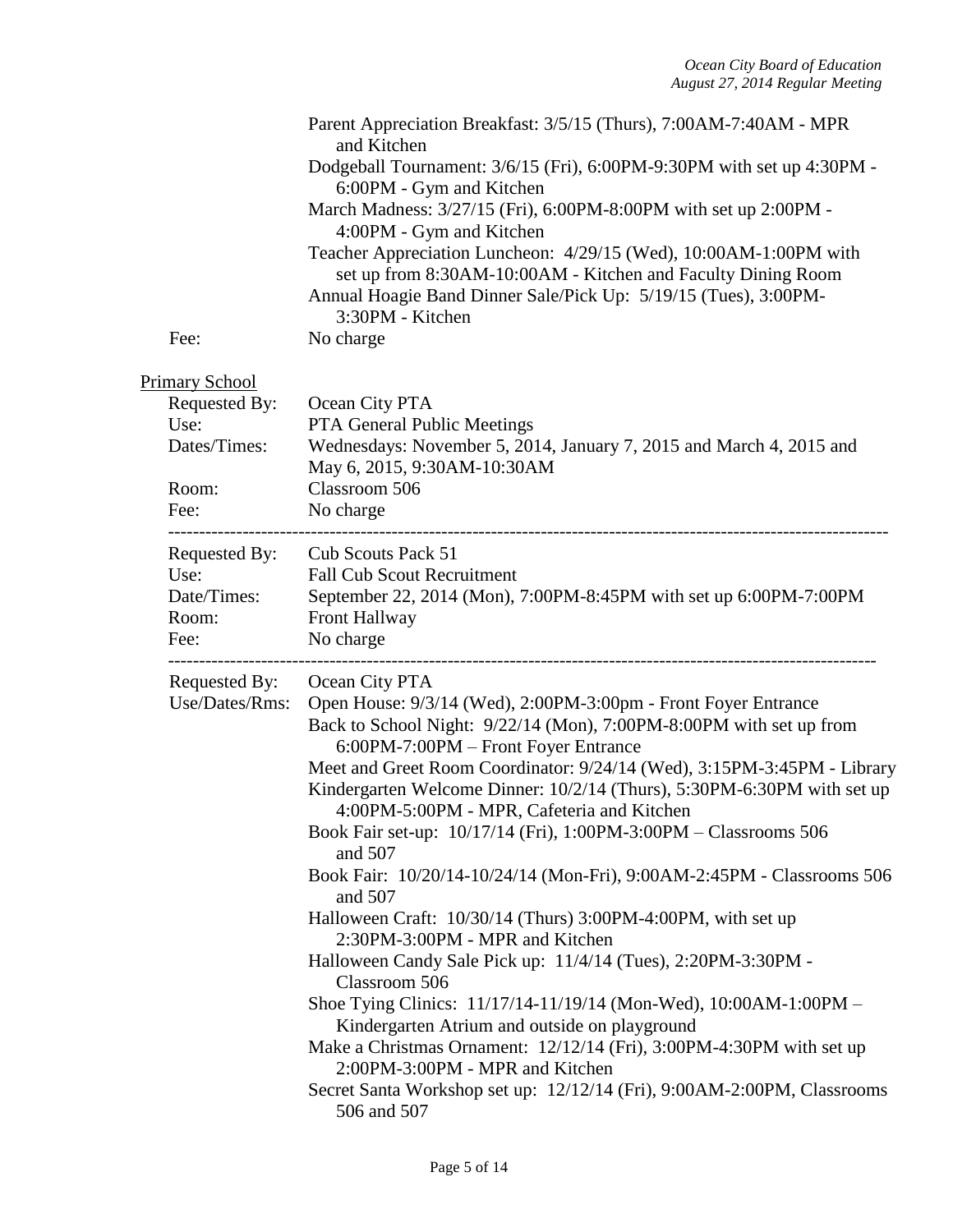|      | Secret Santa Workshop: 12/15/14 and 12/16/14 (Mon & Tues), 9:00AM-<br>2:30PM - Classrooms 506 and 507                                                           |
|------|-----------------------------------------------------------------------------------------------------------------------------------------------------------------|
|      | Santa visits the Primary School: $12/22/14$ (Mon), $9:00AM-11:30AM-$                                                                                            |
|      | MPR and Principal's Conference Room<br>Daddy & Daughter/Mommy & Son Dance: 1/9/15 (Thurs), 6:00PM-9:00PM                                                        |
|      | with set up 1:00PM-4:00PM - MPR, Cafeteria and Kitchen<br>Cape May Zoo visits the Primary School: 1/30/15 (Fri), 3:00PM-4:00PM with                             |
|      | set up 2:00PM-3:00PM - MPR, Cafeteria and Kitchen<br>Parent Appreciation Breakfast (K & 1st Grade): 2/4/15 (Wed), 8:00AM-                                       |
|      | 8:30AM with set up 7:30AM-8:00AM - MPR, Cafeteria and Kitchen<br>Valentine's Crafts: $2/6/15$ (Fri), 3:00PM-4:00PM with set up $2:00 \text{pm-3}:00 \text{PM}$  |
|      | <b>MPR</b> and Kitchen                                                                                                                                          |
|      | Parent Appreciation Breakfast (2nd & 3rd Grades): 2/25/15 (Wed), 8:00AM-<br>8:30AM with set up 7:30AM-8:00AM - MPR, Cafeteria and Kitchen                       |
|      | Easter Craft Party: 3/26/15 (Thurs), 3:00PM-4:00PM with set up 2:00PM -<br>3:00PM - MPR, Cafeteria and Kitchen                                                  |
|      | Teacher Appreciation Lunch: 4/28/15 (Tues), 10:00AM-1:00PM with set up<br>8:30AM-11:30AM - Classrooms 506 and 507, MPR, Cafeteria, Kitchen<br>and Back of stage |
|      | 3rd Grade Field Day: 6/11/15 (Thurs), 10:00AM-12:00PM - Outside                                                                                                 |
| Fee: | No charge                                                                                                                                                       |

# Informational Items

# Fire Drills

| Ocean City High School                       | July 23, 2014 |
|----------------------------------------------|---------------|
| Ocean City Intermediate School July 22, 2014 |               |
| Ocean City Primary School                    | July 15, 2014 |

# **Security Drills**

| Ocean City High School                       | July 16, 2014 |
|----------------------------------------------|---------------|
| Ocean City Intermediate School July 22, 2014 |               |
| Ocean City Primary School                    | July 16, 2014 |

• Discussion

# • Buildings and Grounds Committee Report – Mr. Oves, Chairperson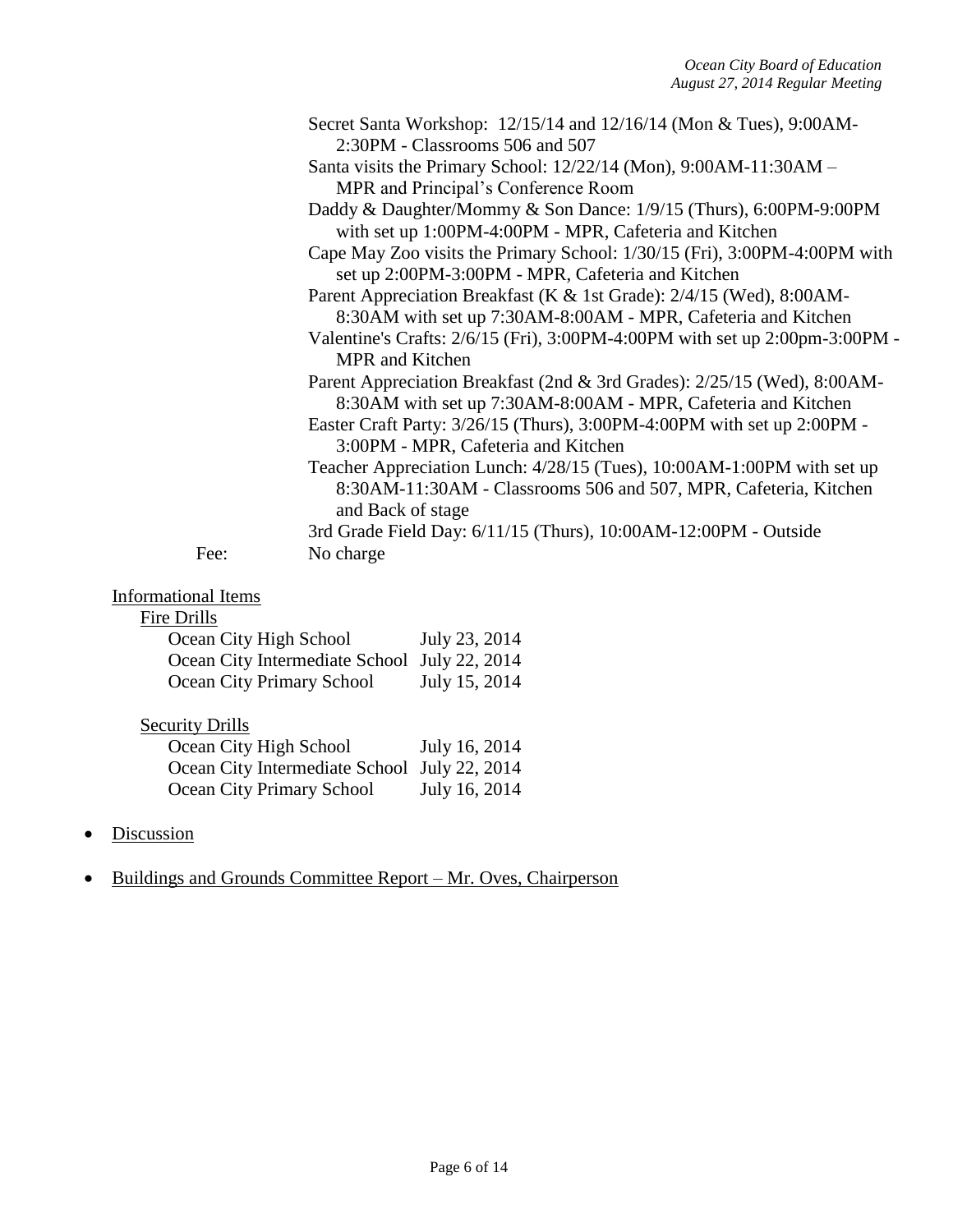## **2. Curriculum and Instruction**

## A. Out of District Placement

The Board approves the following out-of-district placement for the 2014-15 school year:

|                                | Number                      | School   | Tuition  |
|--------------------------------|-----------------------------|----------|----------|
| Placement                      | of Students                 | District | Cost     |
| Delaware Valley Friends School | $1+1:1$ teaching Specialist | UT       | \$59,000 |
|                                | for LA & Math               |          |          |

- B. High School Field Trip Request (Attachment #2.B) The Board approves the attached High School Field Trip list.
- C. New Course Pacing Guides (Attachment #2.C) The Board approves the attached new course pacing guides for Anatomy and Physiology Curriculum.
- D. Revised Course Pacing Guides (Attachment #2.D) The Board approves the attached revised pacing guides for French 1, French 2 and French 3. The revised Pacing Guides conform to the existing Board of Education approved curriculum, but were necessary due to the acquisition of new Board approved textbooks.
- E. Emergency Action Plan for Sudden Cardiac Arrest (Attachment #2.E) The Board approves the Emergency Action Plan for Sudden Cardiac Arrest in accordance with Policy #5300, Automated External Defibrillators (AEDS).
- F. Harassment, Intimidation and Bullying-Investigations, Trainings and Programs (HIB-ITP) (Attachment #2.F) The Board acknowledges the submission of the attached HIB-ITP Report occurring from January 1, 2014 – June 30, 2014 (Report Period 2) to the New Jersey Department of Education.
- G. Electronic Violence and Vandalism Reporting System (EVVRS) (Attachment #2.G) The Board acknowledges the submission of the attached EVVRS incidents occurring from January 1, 2014 – June 30, 2014 (Report Period 2) to the New Jersey Department of Education.
- H. For Your Information

The Intervention and Referral Services (I  $&$  RS) is a program that aids teachers in assisting their students, who may be struggling in various aspects of their school day. The I  $&$  RS team is a state mandated program (N.J.A.C. 6A: 16-7). Each school's team is comprised of administrators, counselors, school nurse and teachers, who work together in a consulting role, to recommend and to monitor these tiered services.

- Discussion
- Curriculum and Student Affairs Committee Report Mrs. Prettyman, Chairperson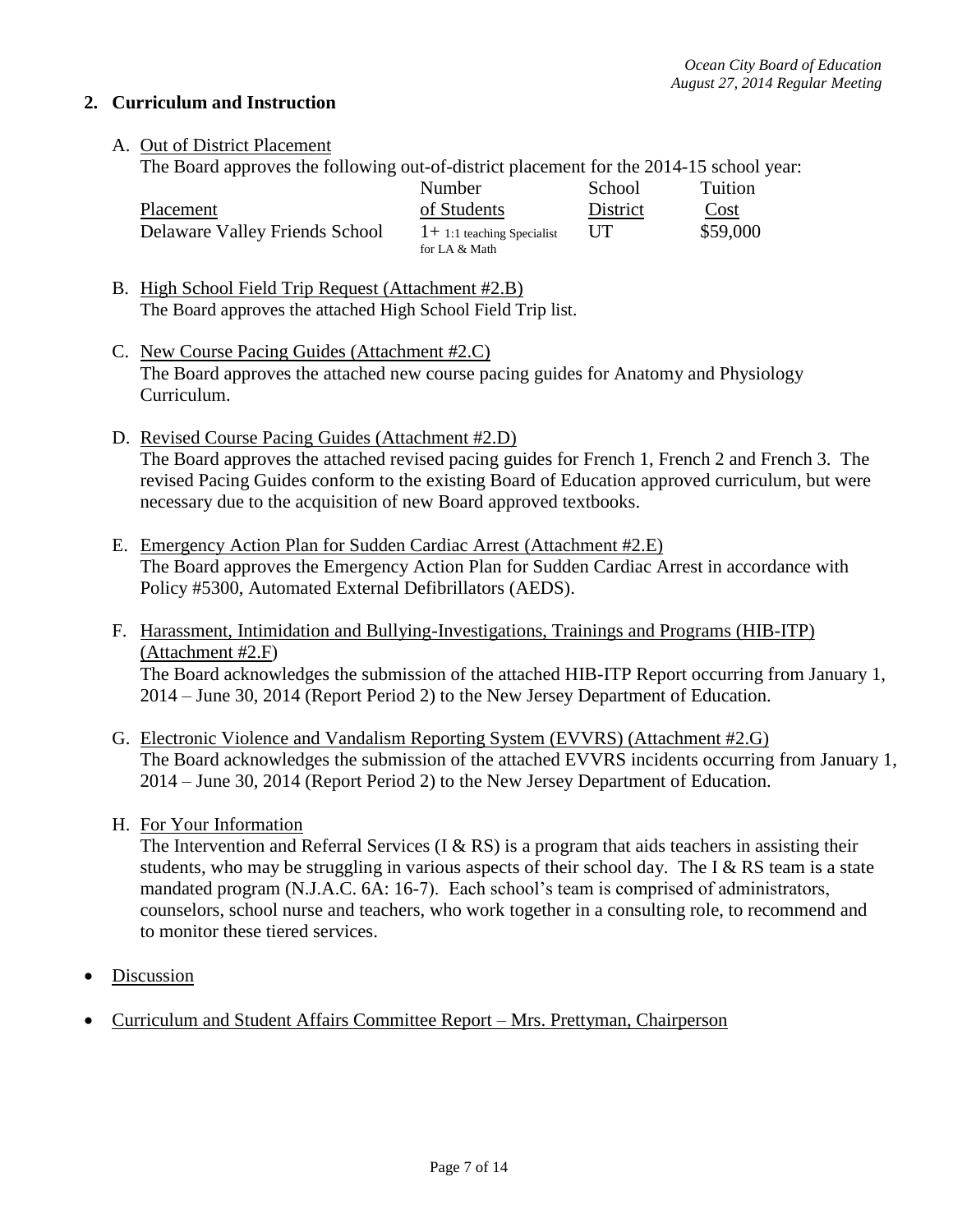# **3. Finance**

- A. Bill List (Attachment #3.A) The Board approves payment of bills for August 2014 in the amount of \$4,834,094.13.
- B. Secretary and Treasurer Reports (Attachment #3.B) The Board approves the Board Secretary's Monthly Financial Report and the Treasurer of School Funds' Reports for May 2014 and June 2014.
- C. Line Item Transfers (Attachment #3.C) The Board approves the revenue and appropriation transfers for May 2014 and June 2014. The Board also acknowledges receipt of the State of NJ mandated transfer reconciliation form for May 2014 and June 2014.
- D. Travel & Expense Reimbursement (Attachment #3.D) The Board approves the August 2014 list of Board of Education Members and School District Staff travel and related expense reimbursements.
- E. Resolution Authorizing Award of Educational Data Services Cooperative Bid (Attachment #3.E) The Board accepts the Educational Data Services' bids received by the Glen Rock School District for the NJ Cooperative Bid members and awards the Ocean City School District portions to the low bidders as identified on the attached.
- F. Longport Board of Education Sending/Receiving Agreement (Attachment #3.F) The Ocean City Board of Education approves the execution of the Sending/Receiving Agreement with the Longport Board of Education with tuition rates to be charged per the Board approved tuition rates for fiscal year 2014-15.
- G. Interlocal Agreement with Sea Isle City Board of Education (Attachment #3.G) The Ocean City Board of Education approves the execution of the Interlocal Agreement with the Sea Isle City Board of Education for Business Office Services in the amount of \$33,000 for the fiscal year 2014-15.
- H. Pool Contract (Attachment #3.H) The Board approves the contract with the City of Ocean City for the use of the Ocean City Aquatic Center pool effective September 8, 2014 through June 10, 2015 in the amount of \$17,200.
- I. Payment Application #5 to Thermal Piping (Attachment #3.I) The Board approves Payment Application #5 in the amount of \$845,646.90 to Thermal Piping for the High School HVAC Mechanicals Project as certified by the Board Engineer.
- J. Student Transportation Services Bid The Ocean City Board of Education awards the following transportation bids for the fiscal year 2014-15 subject to contract approval by the Executive County Superintendent:

| Route            | Vendor                        | Cost per day |
|------------------|-------------------------------|--------------|
| <b>CHOP</b>      | <b>5 Starr Transportation</b> | \$90.00      |
| <b>EHT-ALDER</b> | 5 Starr Transportation        | \$90.00      |

Bids were also received from First Student Transportation and Sheppard Bus Services.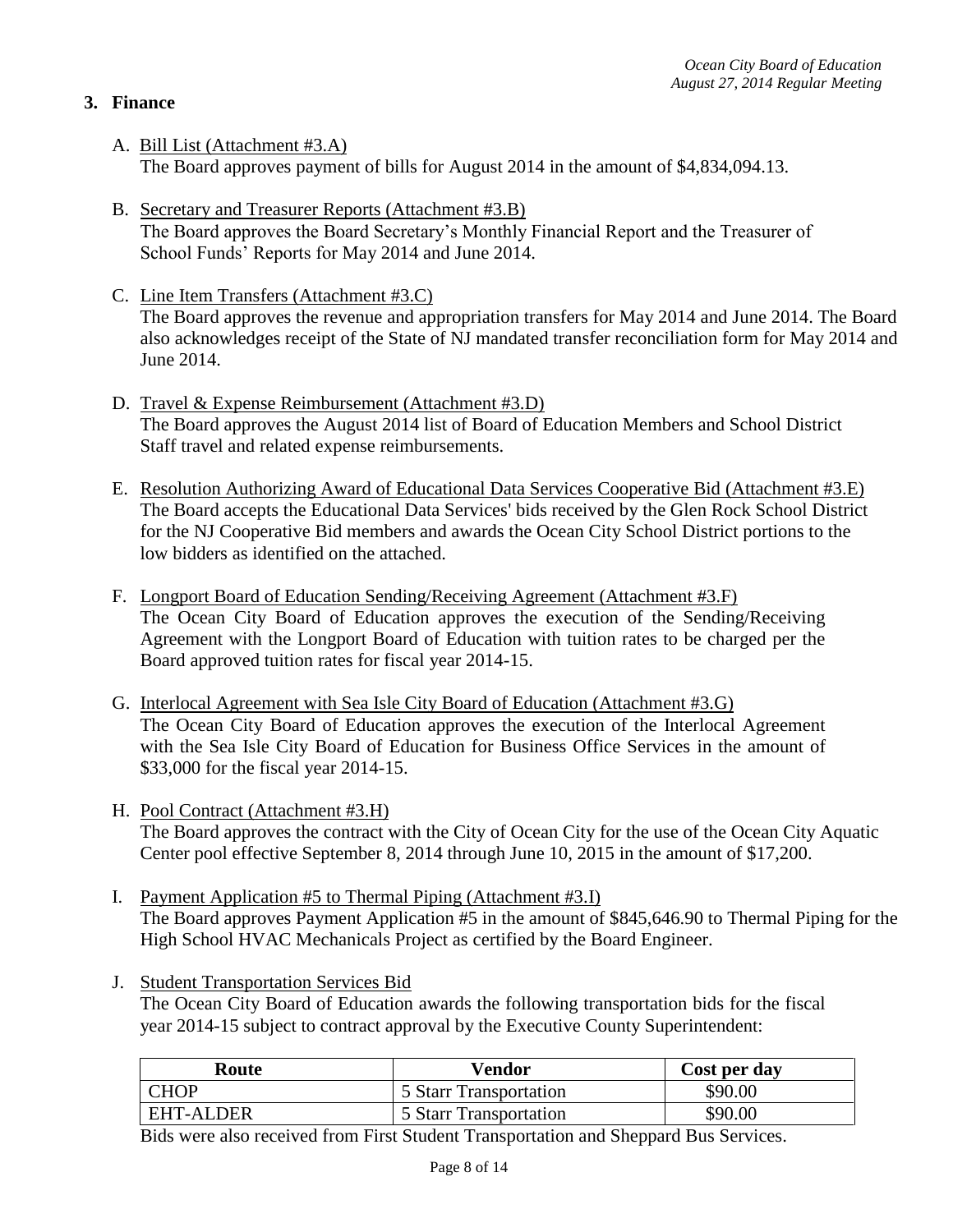## K. Joint Transportation Agreement

The Board approves the 2014-15 Joint Transportation Agreement with the Greater Egg Harbor Regional High School District Board of Education. Greater Egg Harbor Regional (host) will transport one Ocean City (joiner) student along with one Greater Egg Harbor Regional student to YALE School Voorhees on Route No. YLV-EY for the period July 7, 2014 to August 26, 2014, at a joiner cost of \$4,770.

#### L. Construction Manager Approval for Pre-Construction Services

The Ocean City Board of Education approves the hourly rates for New Road Construction Management for Pre-Construction Services on the High School HVAC Mechanicals Project, as follows:

| Principal Partner/Project Executive | $$165.00$ per hour |
|-------------------------------------|--------------------|
| Project Manager                     | \$125.00 per hour  |
| Architect                           | \$125.00 per hour  |
| <b>Specialty Consultants</b>        | \$115.00 per hour  |
| <b>Construction Manager</b>         | \$98.00 per hour   |
| Field Engineer                      | \$85.00 per hour   |
| <b>Clerical Support</b>             | \$50.00 per hour   |

#### M. Acceptance of Nonpublic Textbook Aid

The Board accepts Nonpublic Textbook Aid for Westminster Christian Academy for the 2014-15 school year in the amount of \$3,217.

N. Acceptance of Nonpublic Technology Aid The Board accepts Nonpublic Technology Aid for Westminster Christian Academy for the 2014-15 school year in the amount of \$1,728.

#### O. Disposal of Textbooks (Attachment #3.O) **(Ocean City Representatives Only)**

The Board authorizes the disposal of the attached used textbooks in accordance with Chapter 34 of Title 18A of the New Jersey Statutes. As allowed under the Statute, representatives from Follet Educational Services were contacted to purchase said textbooks and they have declined due to the conditions of the materials.

- P. Donation **(Ocean City Representatives Only)**  The Board accepts the following donation of 25 Envisions Math Textbooks for 3rd and 4th grade from the Lower Cape May School District. The value of the total donation is approximately \$2,250. 3rd Grade: ISBN 978-0-328-27283-9 4th Grade: ISBN 978-0-328-27282-2
- Q. Donation **(Ocean City Representatives Only)** The Board accepts a \$500 donation from the Somers Point Jazz Society. This donation is in support of the music and arts program in the Ocean City Primary School.
- Discussion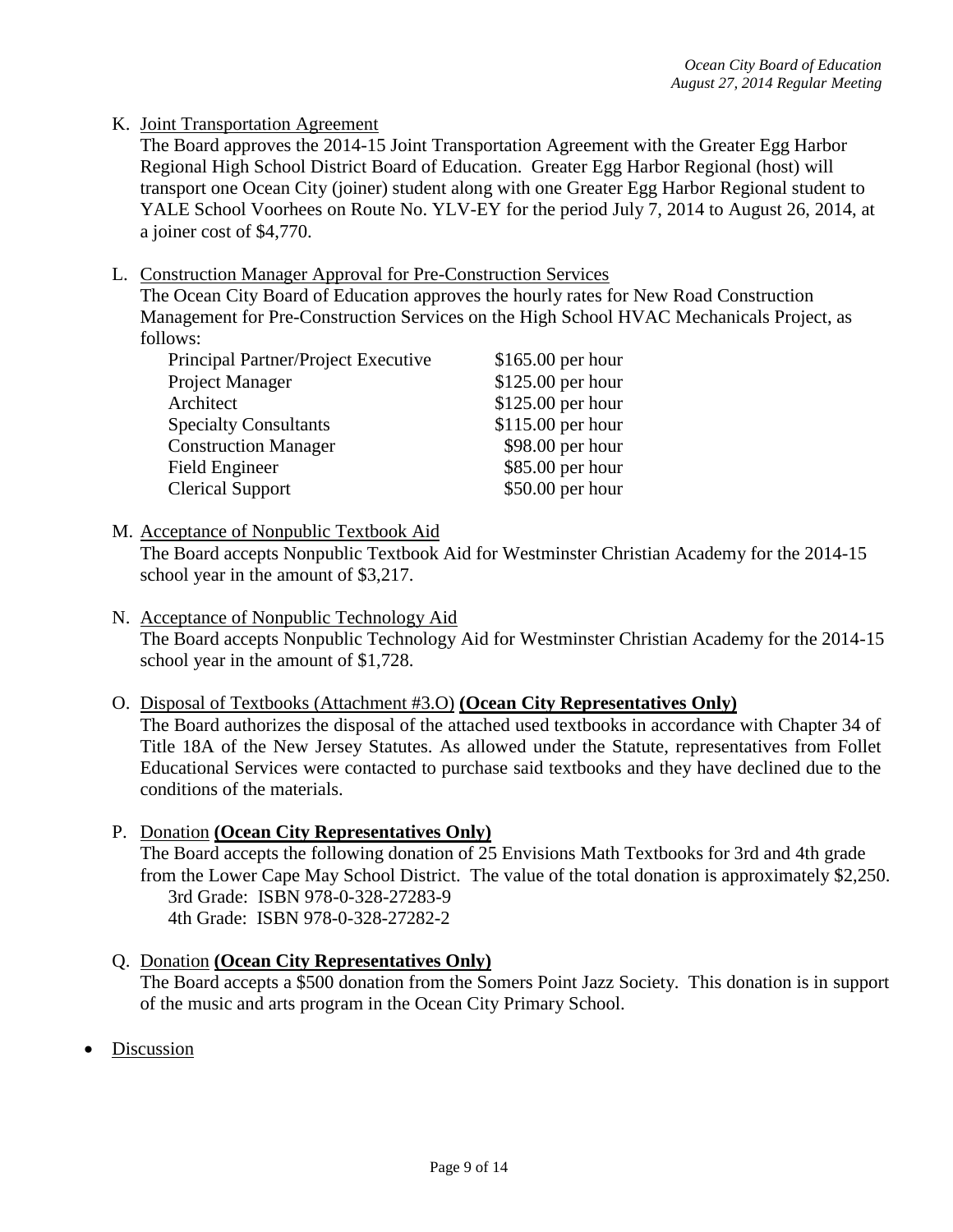#### **4. Personnel** (All motions are upon Superintendents recommendation:)

- A. Substitutes roll call vote (Attachment #4A) The Board approves the attached criminal history approved/HIB trained substitutes for the 2014-15 school year:
- B. High School Co-Curricular Sponsors and Stipends\* (Attachment #4.B) roll call vote The Board approves the attached High School co-curricular sponsors and stipends for the 2014-15 school year.
- C. Civil Rights Coordinator The Board designates the Director of Pupil Services as the United States Civil Rights Coordinator for the School District for the 2014-15 school year.
- D. Leave of Absence District Certificated Staff (Attachment #4.D) roll call vote The Board approves employee #0906, a paid leave of absence, effective September 2, 2014 through September 30, 2014.
- E. Leave of Absence High School Supportive Staff (Attachment #4.E) roll call vote The Board approves employee #2100, an unpaid FMLA leave of absence effective, ½ day on August 28, 2014 through September 15, 2014.
- F. New Employment High School Certificated Staff (Attachment #4.F) roll call vote The Board approves the employment of Kirby Pohlidal, High School Family and Consumer Science Teacher, effective on or after September 1, 2014 through June 30, 2015, at BA, step 1, \$47,777\*.
- G. Short-Term Leave Replacement High School Certificated Staff roll call vote The Board approves Marcia Vogel, High School short-term leave replacement Teacher of Mathematics and Teacher of Technology Education, effective September 4, 2014 through October 31, 2014, at \$160 per diem.
- H. Long-Term Leave Replacement High School Certificated Staff roll call vote The Board approves Heather Cox, High School long-term leave replacement Teacher of Art, effective September 1, 2014 through December 31, 2014, at BA, step 1, \$47,777\* (pro-rated).
- I. Intermediate School Coach and Stipend\* roll call vote **(Ocean City Representatives Only)** The Board approves Abby Mullen, as the Intermediate School Field Hockey co-coach at ½ of the stipend, \$2,400\*, for the 2014-15 school year.
- J. Intermediate School Co-Curricular Sponsors and Stipends\* (Attachment #4.J) roll call vote **(Ocean City Representatives Only)** The Board approves the attached Intermediate School co-curricular sponsors and stipends for the 2014-15 school year.

\*pending negotiations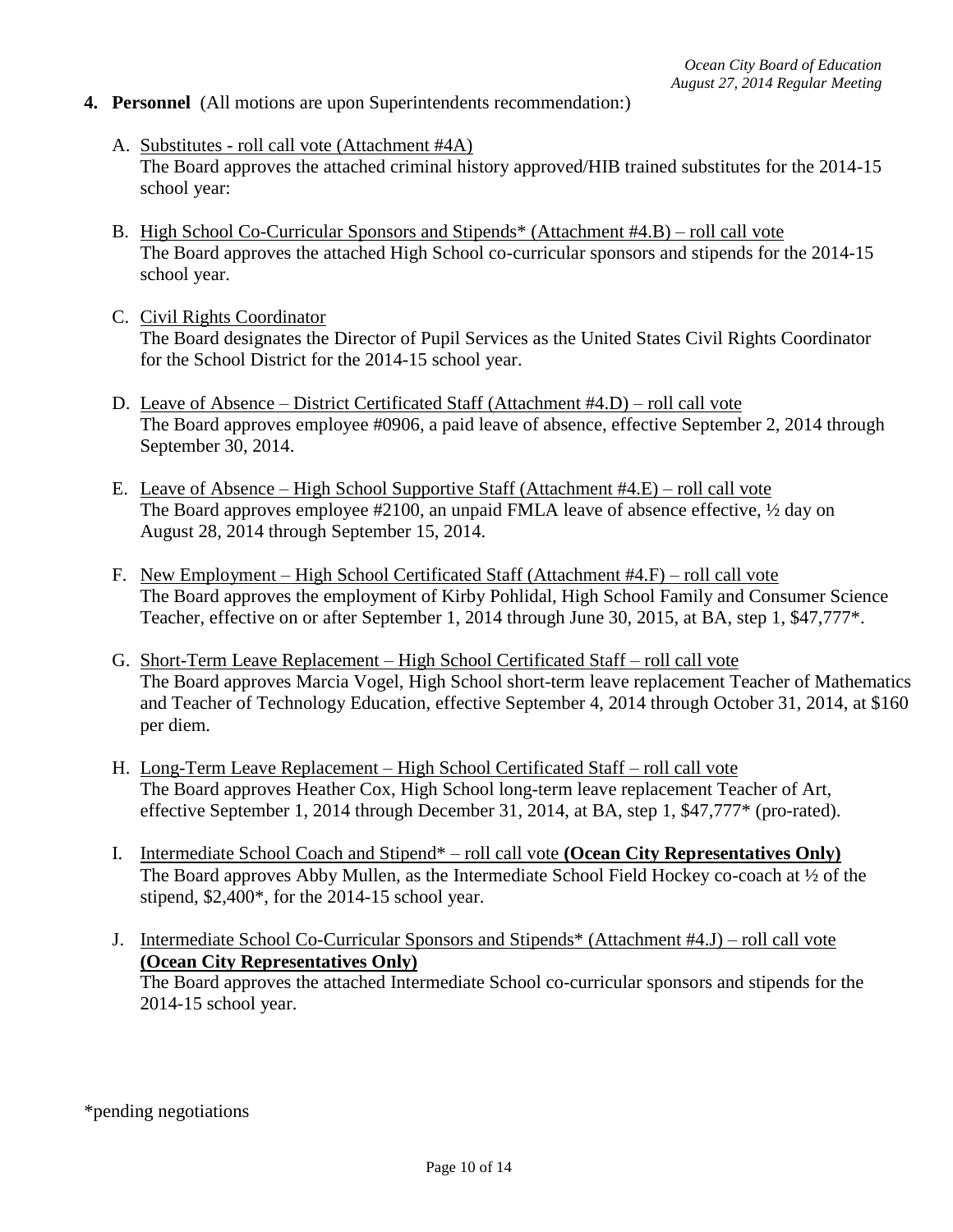K. Intermediate School Co-Curricular Sponsor Resignation – roll call vote **(Ocean City Representatives Only)**

The Board accepts the resignation of Mark Miedama, Drama Advisor, effective for the 2014-15 school year.

L. New Employment – Primary School Certificated Staff (Attachment #4.L) – roll call vote **(Ocean City Representatives Only)**

The Board approves the employment of Brittany May Biederman, Primary School Elementary School Teacher, effective September 1, 2014 through June 30, 2015, at BA, step 1, \$47,777\*.

M. M. Resignation – Primary School Certificated Staff – roll call vote **(Ocean City Representatives Only**)

The Board accepts the resignation of Kendra Allegretto, Primary School ESL Teacher, effective on or before October 24, 2014.

\*pending negotiations

#### Informational Item

The members of the Safety Team (HIB) for the High School, Intermediate School and Primary School for the 2014-15 school year are as follows:

### High School

Heather Kelly, School Psychologist – Anti-Bullying Specialist Raymond Martin, Guidance Counselor – Alternate Anti-Bulling Specialist Margaret Corcoran, Guidance Counselor – Extension Program Liaison Susan Palmer, Assistant Principal Rosemary Millar, School Nurse Dr. Aaron Wohlrab, Teacher Catherine Kline, Teacher Intermediate School Shannon Pruitt, Guidance Counselor - Anti-Bullying Specialist Dr. Vicki Scheetz, School Psychologist - Alternate Anti-Bullying Specialist Geoffrey Haines, Principal Curt Nath, Curriculum Director for K-12 Humanities and Secondary Education Connie Meng, School Nurse Patricia Stineman-Horvath, Student Assistance Coordinator Pamela Wilson, Learning Disabilities/Teacher Consultant Franklin Butterick, Teacher Primary School Joel Dougan, Guidance Counselor - Anti-Bullying Specialist Dr. Ellen Wright, Learning Disabilities/Teacher Consultant – Alternate Anti-Bullying Specialist Cathleen Smith, Principal Alice Wolf, School Nurse Jennifer Farrell, Teacher

Parent invitee members not identified for publication.

- Discussion
- Negotiations Committee Report Mr. Bauer, Chairperson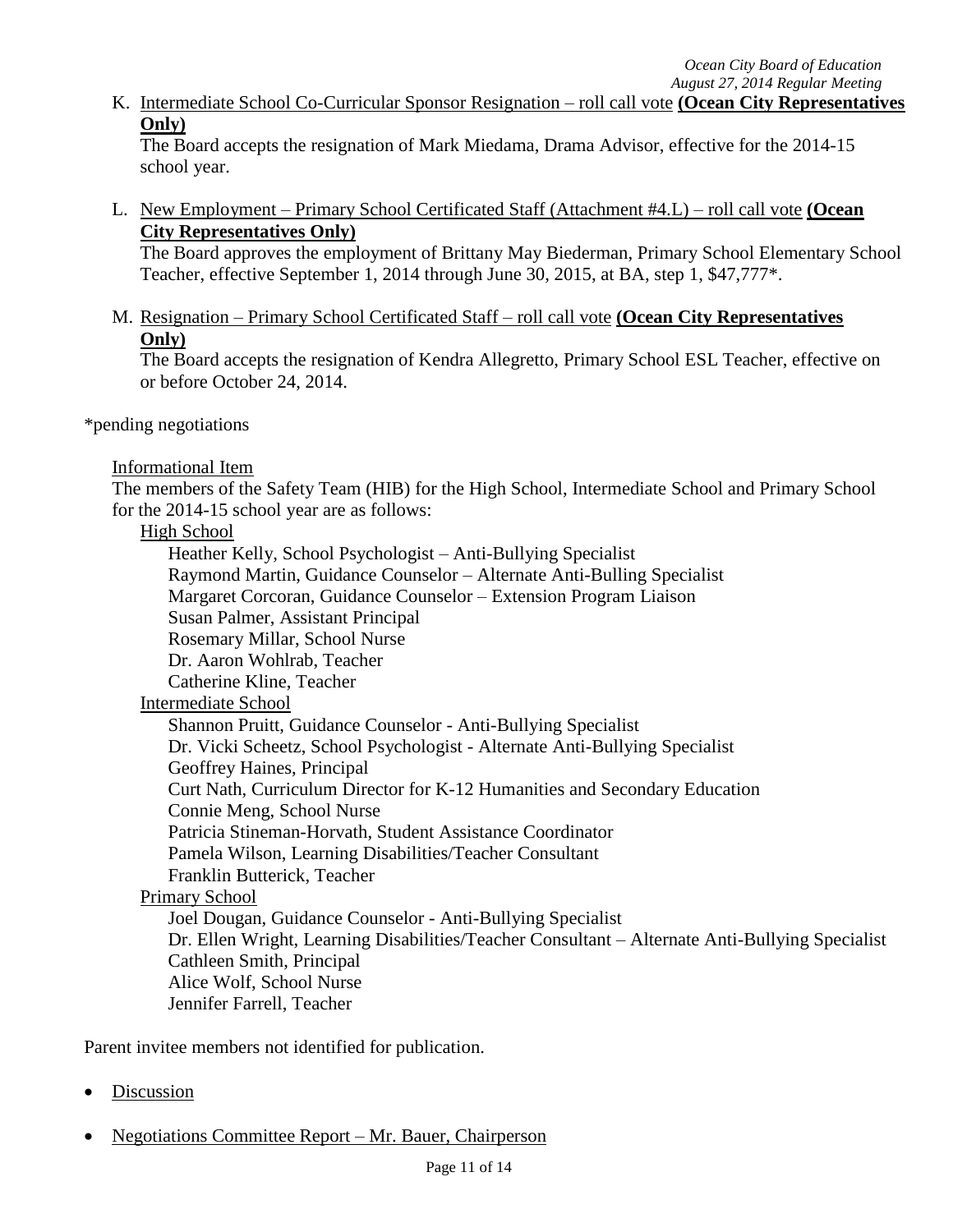# **5. Policy**

## A. Policies – 1st Reading (Attachment #5.A)

The Board approves the following replacements, additions and or deletions to the Board Policy and/or Regulation Manuals.

- 1. New Policies
	- a. 3283 Electronic Communications Between Teaching Staff Members and Students
	- b. 4283 Electronic Communications Between Support Staff Members and Students
	- c. 5613 Removal of Students for Assaults with Weapons Offenses
	- d. 6641 Pupil Meal Charges
- 2. Revised Policies
	- a. 2412 Home Instruction Due to Health Condition
	- b. 2417 Student Intervention and Referral Services
	- c. 2481 Home or Out-of-School Instruction for a General Education Student for Reasons Other Than a Temporary or Chronic Health Condition
	- d. 5300 Automated External Defibrillators (AEDS)
	- e. 5610 Suspension
	- f. 5611 Removal of Students for Firearms Offenses
	- g. 5612 Assaults on District Board of Education Members or Employees
	- h. 5620 Expulsion
	- i. 8462 Reporting Potentially Missing or Abused Children
- 3. New Regulations
	- a. R 5612 Assaults on District Board of Education Members or Employees
	- b. R 5613 Removal of Students for Assaults with Weapons Offenses
- 4. Revised Regulations
	- a. R 5610 Suspension
	- b. R 5611 Removal of Students for Firearms Offenses
	- c. R 8462 Reporting Potentially Missing or Abused Children

#### B. Policies – 2nd Reading (Attachment #5.B)

The Board approves the following replacements, additions and or deletions to the Board Policy and/or Regulation Manuals.

- 1. Delete Current Board Policies
	- a. 3125 Employment of Teaching Staff Members
	- b. 4125 Employment of Support Staff Members
- 2. New Policies
	- a. 3125 Employment of Teaching Staff Members
	- b. 4125 Employment of Support Staff Members
- 3. Annual Adoption of Policy 2415.04A
	- 2415.04A School Level-Parent Involvement Ocean City Primary School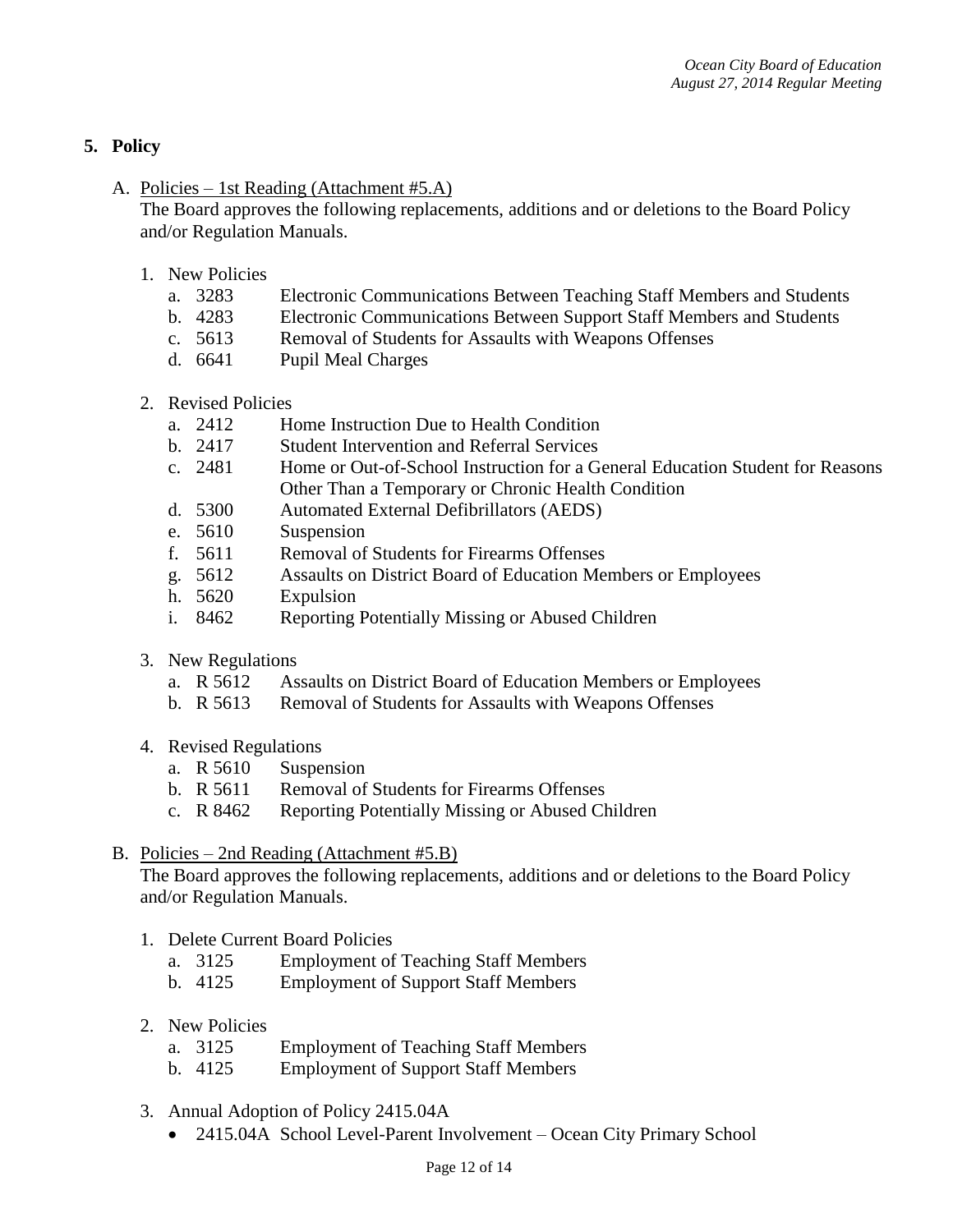- C. For Your Information Disclosure: (Attachment #5.C) Attached are the listing of documents/records that the schools collect on pupils and the staff members who have access to those records, per Policy 8330 – Pupil Records, and Family Educational Rights and Privacy Act (FERPA).
- Discussion
- Policy Committee Report Mrs. McAlister, Chairperson